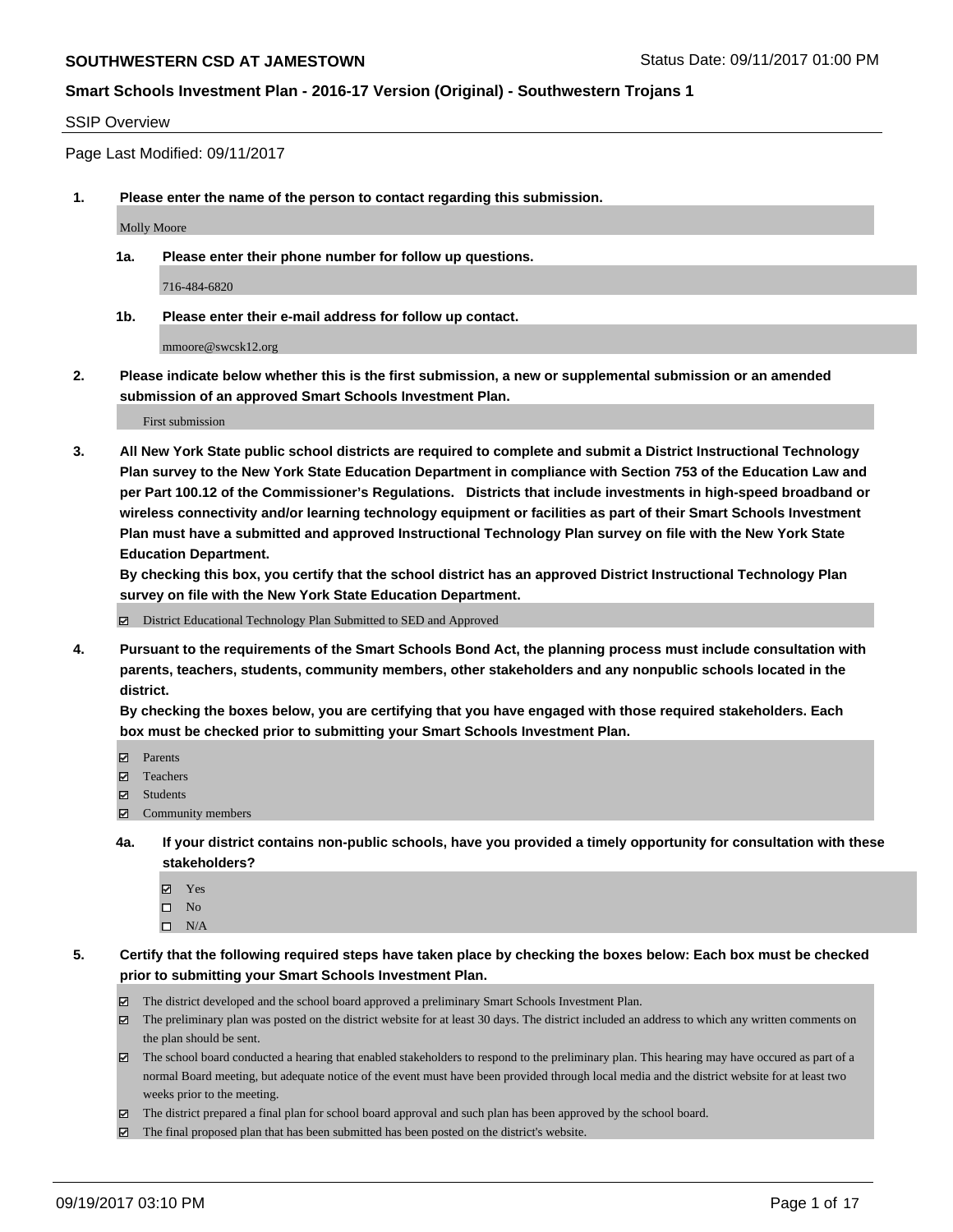# **Smart Schools Investment Plan - 2016-17 Version (Original) - Southwestern Trojans 1**

SSIP Overview

Page Last Modified: 09/11/2017

**5a. Please upload the proposed Smart Schools Investment Plan (SSIP) that was posted on the district's website, along with any supporting materials. Note that this should be different than your recently submitted Educational Technology Survey. The Final SSIP, as approved by the School Board, should also be posted on the website and remain there during the course of the projects contained therein.**

SSBA Investment Plan Final.docx

**5b. Enter the webpage address where the final Smart Schools Investment Plan is posted. The Plan should remain posted for the life of the included projects.**

www.swcsk12.org

**6. Please enter an estimate of the total number of students and staff that will benefit from this Smart Schools Investment Plan based on the cumulative projects submitted to date.**

1,564

**7. An LEA/School District may partner with one or more other LEA/School Districts to form a consortium to pool Smart Schools Bond Act funds for a project that meets all other Smart School Bond Act requirements. Each school district participating in the consortium will need to file an approved Smart Schools Investment Plan for the project and submit a signed Memorandum of Understanding that sets forth the details of the consortium including the roles of each respective district.**

 $\Box$  The district plans to participate in a consortium to partner with other school district(s) to implement a Smart Schools project.

**8. Please enter the name and 6-digit SED Code for each LEA/School District participating in the Consortium.**

| <b>Partner LEA/District</b> | <b>ISED BEDS Code</b> |
|-----------------------------|-----------------------|
| (No Response)               | (No Response)         |

**9. Please upload a signed Memorandum of Understanding with all of the participating Consortium partners.**

(No Response)

**10. Your district's Smart Schools Bond Act Allocation is:**

\$953,595

**11. Enter the budget sub-allocations by category that you are submitting for approval at this time. If you are not budgeting SSBA funds for a category, please enter 0 (zero.) If the value entered is \$0, you will not be required to complete that survey question.**

|                                              | Sub-<br>Allocations |
|----------------------------------------------|---------------------|
| <b>School Connectivity</b>                   | $\mathbf 0$         |
| <b>Connectivity Projects for Communities</b> | 0                   |
| Classroom Technology                         | 188,271             |
| Pre-Kindergarten Classrooms                  | 0                   |
| Replace Transportable Classrooms             | $\mathbf 0$         |
| <b>High-Tech Security Features</b>           | 0                   |
| Totals:                                      | 188,271             |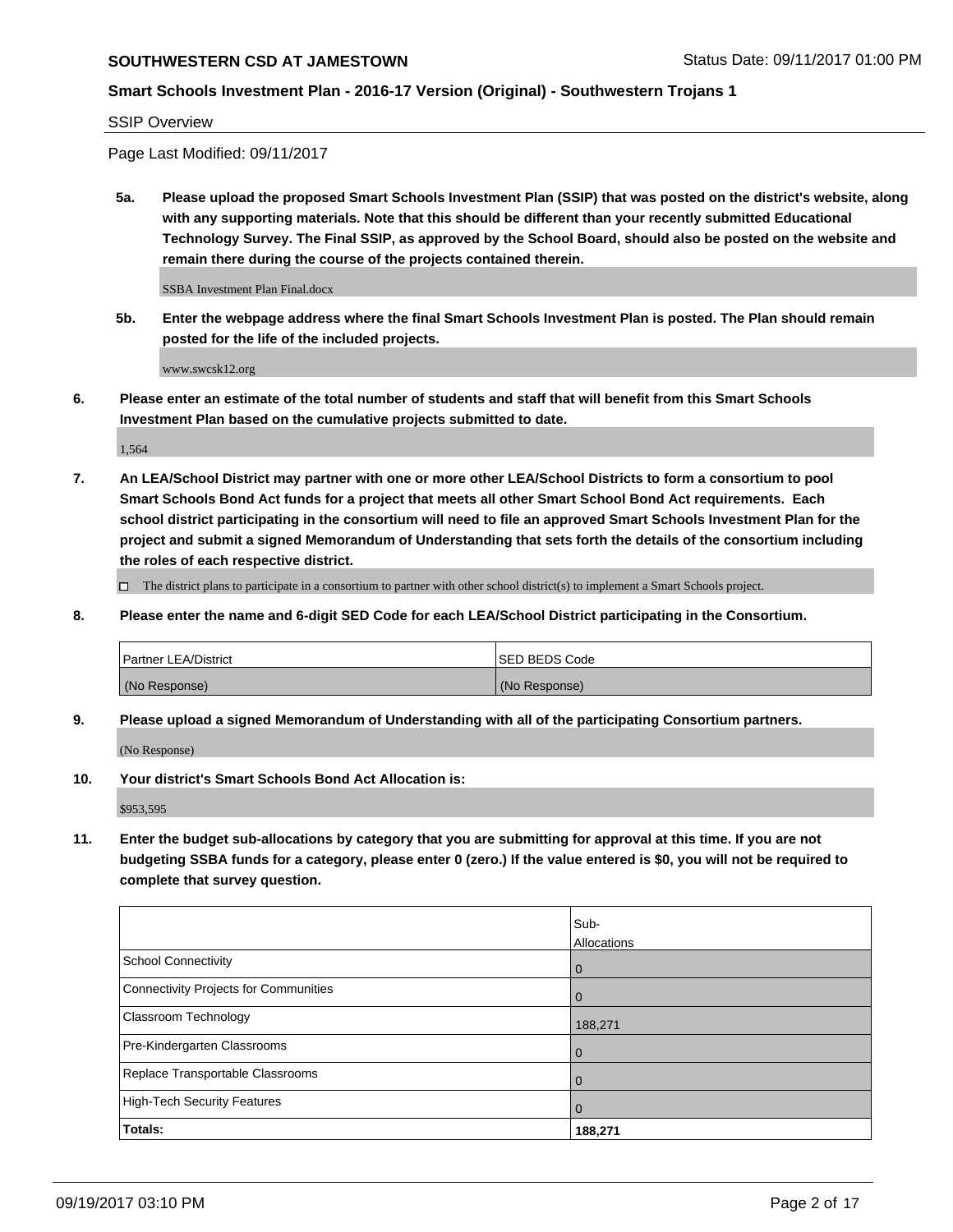## **Smart Schools Investment Plan - 2016-17 Version (Original) - Southwestern Trojans 1**

#### School Connectivity

Page Last Modified: 09/11/2017

- **1. In order for students and faculty to receive the maximum benefit from the technology made available under the Smart Schools Bond Act, their school buildings must possess sufficient connectivity infrastructure to ensure that devices can be used during the school day. Smart Schools Investment Plans must demonstrate that:**
	- **sufficient infrastructure that meets the Federal Communications Commission's 100 Mbps per 1,000 students standard currently exists in the buildings where new devices will be deployed, or**
	- **is a planned use of a portion of Smart Schools Bond Act funds, or**
	- **is under development through another funding source.**

**Smart Schools Bond Act funds used for technology infrastructure or classroom technology investments must increase the number of school buildings that meet or exceed the minimum speed standard of 100 Mbps per 1,000 students and staff within 12 months. This standard may be met on either a contracted 24/7 firm service or a "burstable" capability. If the standard is met under the burstable criteria, it must be:**

**1. Specifically codified in a service contract with a provider, and**

**2. Guaranteed to be available to all students and devices as needed, particularly during periods of high demand, such as computer-based testing (CBT) periods.**

**Please describe how your district already meets or is planning to meet this standard within 12 months of plan submission.**

(No Response)

**1a. If a district believes that it will be impossible to meet this standard within 12 months, it may apply for a waiver of this requirement, as described on the Smart Schools website. The waiver must be filed and approved by SED prior to submitting this survey.**

**2. Connectivity Speed Calculator (Required)**

|                         | Number of<br><b>Students</b> | Multiply by<br>100 Kbps | Divide by 1000   Current Speed<br>to Convert to<br>Required<br>Speed in Mb | lin Mb           | Expected<br>Speed to be<br>Attained Within   Required<br>12 Months | <b>Expected Date</b><br>When<br>Speed Will be<br>Met |
|-------------------------|------------------------------|-------------------------|----------------------------------------------------------------------------|------------------|--------------------------------------------------------------------|------------------------------------------------------|
| <b>Calculated Speed</b> | (No<br>Response)             | (No Response)           | (No<br>Response)                                                           | (No<br>Response) | (No<br>Response)                                                   | (No<br>Response)                                     |

**3. Describe how you intend to use Smart Schools Bond Act funds for high-speed broadband and/or wireless connectivity projects in school buildings.**

(No Response)

**4. Describe the linkage between the district's District Instructional Technology Plan and the proposed projects. (There should be a link between your response to this question and your response to Question 1 in Part E. Curriculum and Instruction "What are the district's plans to use digital connectivity and technology to improve teaching and learning?)**

(No Response)

 $\Box$  By checking this box, you are certifying that the school district has an approved waiver of this requirement on file with the New York State Education Department.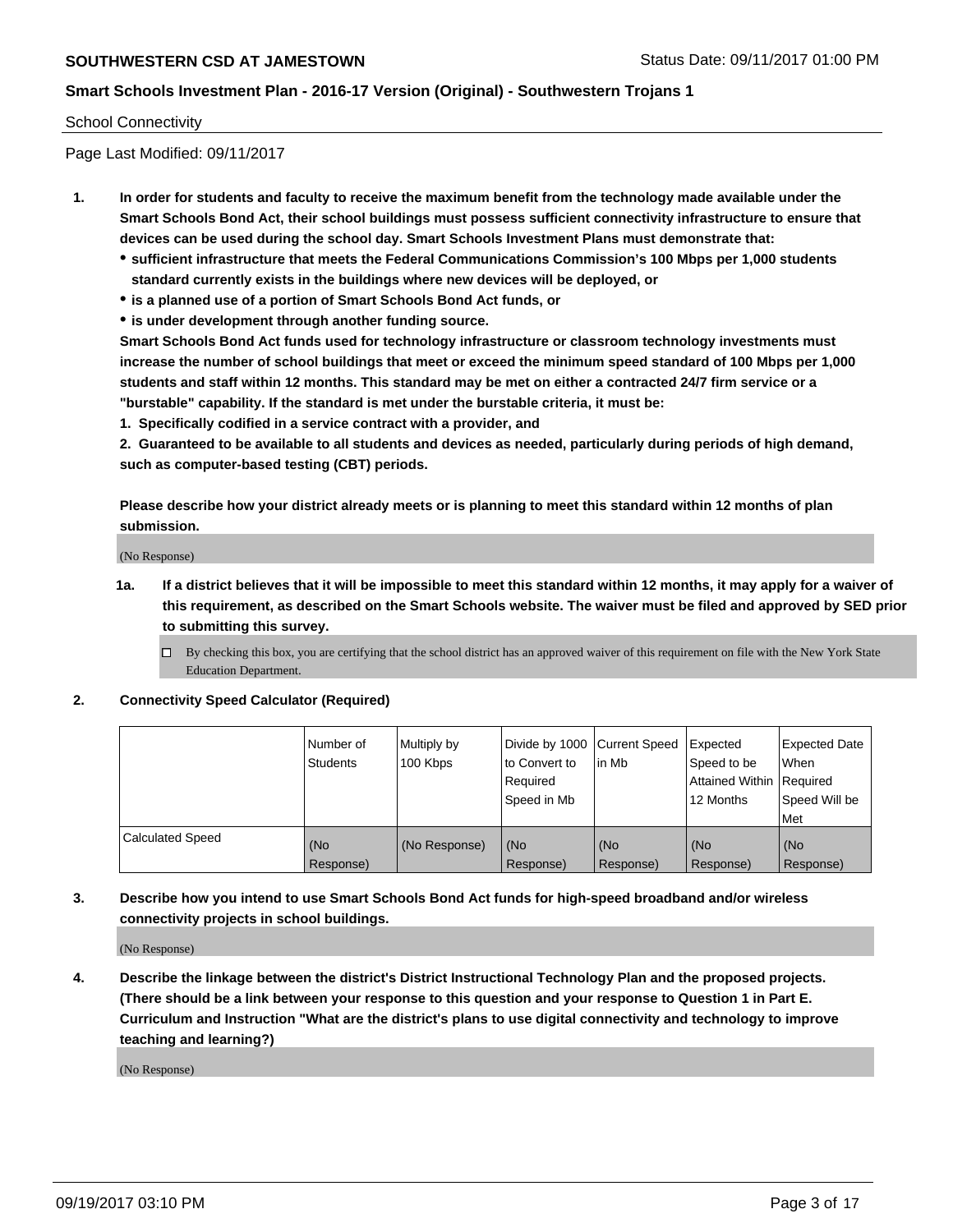## **Smart Schools Investment Plan - 2016-17 Version (Original) - Southwestern Trojans 1**

#### School Connectivity

Page Last Modified: 09/11/2017

**5. If the district wishes to have students and staff access the Internet from wireless devices within the school building, or in close proximity to it, it must first ensure that it has a robust Wi-Fi network in place that has sufficient bandwidth to meet user demand.**

**Please describe how you have quantified this demand and how you plan to meet this demand.**

(No Response)

**6. As indicated on Page 5 of the guidance, the Office of Facilities Planning will have to conduct a preliminary review of all capital projects, including connectivity projects.**

**Please indicate on a separate row each project number given to you by the Office of Facilities Planning.**

| Project Number |  |
|----------------|--|
|                |  |
| (No Response)  |  |

**7. Certain high-tech security and connectivity infrastructure projects may be eligible for an expedited review process as determined by the Office of Facilities Planning.**

**Was your project deemed eligible for streamlined review?**

(No Response)

**8. Include the name and license number of the architect or engineer of record.**

| Name          | License Number |
|---------------|----------------|
| (No Response) | (No Response)  |

**9. If you are submitting an allocation for School Connectivity complete this table.**

**Note that the calculated Total at the bottom of the table must equal the Total allocation for this category that you entered in the SSIP Overview overall budget.** 

|                                            | Sub-          |
|--------------------------------------------|---------------|
|                                            | Allocation    |
| Network/Access Costs                       | (No Response) |
| <b>Outside Plant Costs</b>                 | (No Response) |
| School Internal Connections and Components | (No Response) |
| <b>Professional Services</b>               | (No Response) |
| Testing                                    | (No Response) |
| <b>Other Upfront Costs</b>                 | (No Response) |
| <b>Other Costs</b>                         | (No Response) |
| Totals:                                    | 0             |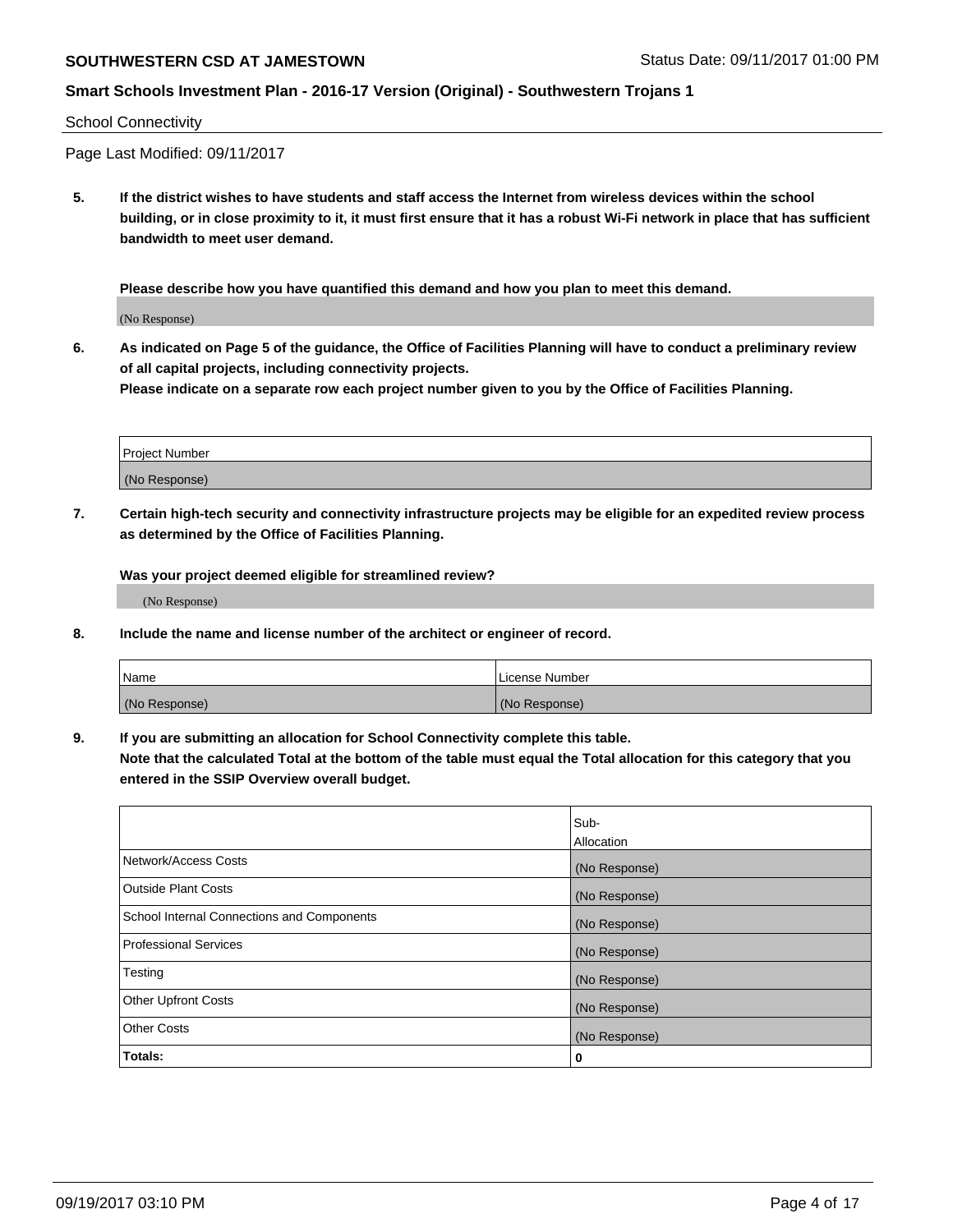## **Smart Schools Investment Plan - 2016-17 Version (Original) - Southwestern Trojans 1**

School Connectivity

Page Last Modified: 09/11/2017

**10. Please detail the type, quantity, per unit cost and total cost of the eligible items under each sub-category. This is especially important for any expenditures listed under the "Other" category. All expenditures must be eligible for tax-exempt financing to be reimbursed through the SSBA. Sufficient detail must be provided so that we can verify this is the case. If you have any questions, please contact us directly through smartschools@nysed.gov. NOTE: Wireless Access Points should be included in this category, not under Classroom Educational Technology, except those that will be loaned/purchased for nonpublic schools. Add rows under each sub-category for additional items, as needed.**

Select the allowable expenditure type. Repeat to add another item under each type. Item to be purchased  $\sqrt{$  Quantity  $\sqrt{}$  Cost per Item  $\sqrt{}$  Total Cost (No Response) (No Response) (No Response) (No Response) (No Response)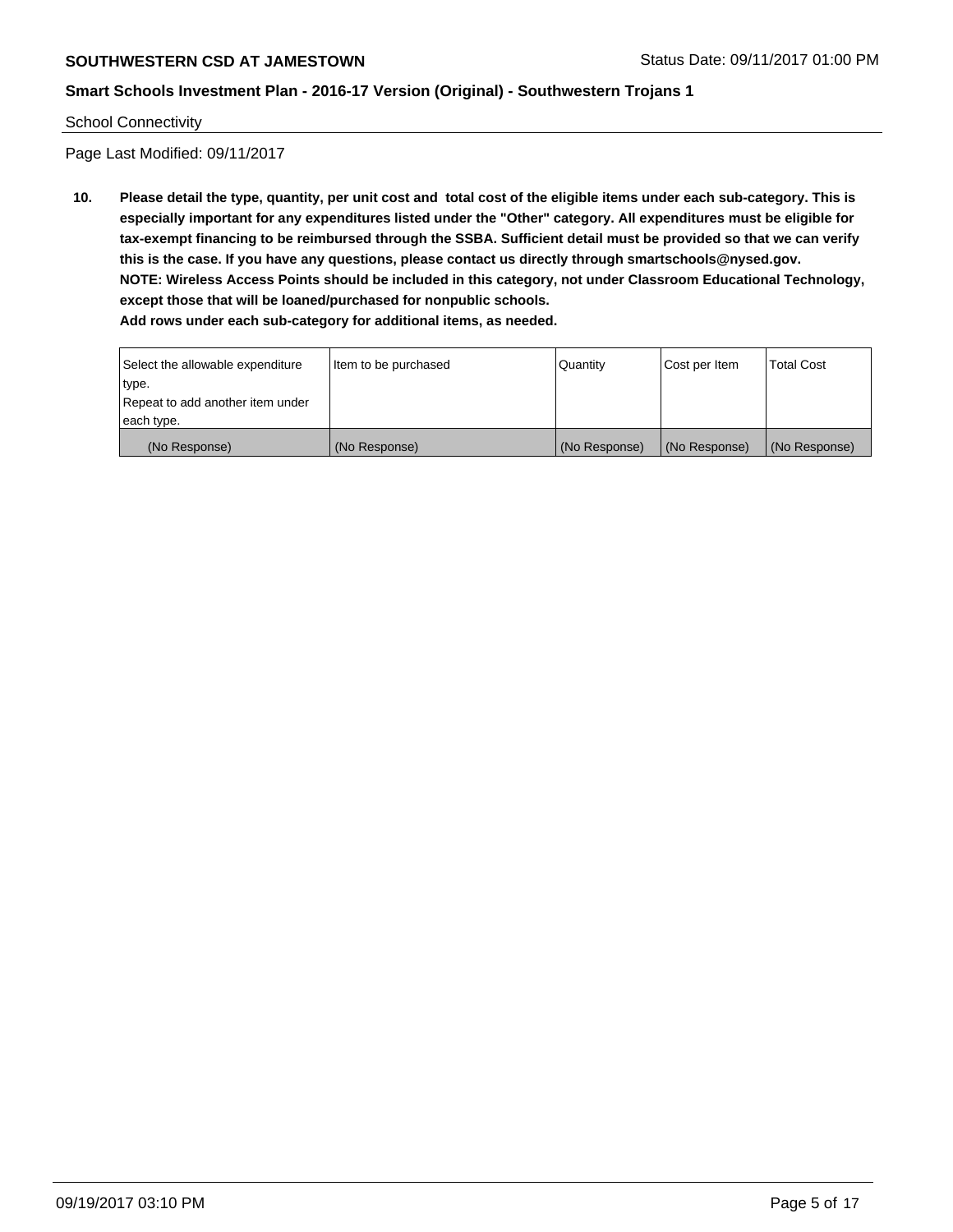#### **Smart Schools Investment Plan - 2016-17 Version (Original) - Southwestern Trojans 1**

Community Connectivity (Broadband and Wireless)

Page Last Modified: 09/11/2017

**1. Describe how you intend to use Smart Schools Bond Act funds for high-speed broadband and/or wireless connectivity projects in the community.**

(No Response)

**2. Please describe how the proposed project(s) will promote student achievement and increase student and/or staff access to the Internet in a manner that enhances student learning and/or instruction outside of the school day and/or school building.**

(No Response)

- **3. Community connectivity projects must comply with all the necessary local building codes and regulations (building and related permits are not required prior to plan submission).**
	- $\Box$  I certify that we will comply with all the necessary local building codes and regulations.
- **4. Please describe the physical location of the proposed investment.**

(No Response)

**5. Please provide the initial list of partners participating in the Community Connectivity Broadband Project, along with their Federal Tax Identification (Employer Identification) number.**

| <b>Project Partners</b> | l Federal ID # |
|-------------------------|----------------|
| (No Response)           | (No Response)  |

**6. If you are submitting an allocation for Community Connectivity, complete this table. Note that the calculated Total at the bottom of the table must equal the Total allocation for this category that you entered in the SSIP Overview overall budget.**

|                                    | Sub-Allocation |
|------------------------------------|----------------|
| Network/Access Costs               | (No Response)  |
| <b>Outside Plant Costs</b>         | (No Response)  |
| <b>Tower Costs</b>                 | (No Response)  |
| <b>Customer Premises Equipment</b> | (No Response)  |
| <b>Professional Services</b>       | (No Response)  |
| Testing                            | (No Response)  |
| <b>Other Upfront Costs</b>         | (No Response)  |
| <b>Other Costs</b>                 | (No Response)  |
| Totals:                            | 0              |

**7. Please detail the type, quantity, per unit cost and total cost of the eligible items under each sub-category. This is especially important for any expenditures listed under the "Other" category. All expenditures must be capital-bond eligible to be reimbursed through the SSBA. If you have any questions, please contact us directly through smartschools@nysed.gov.**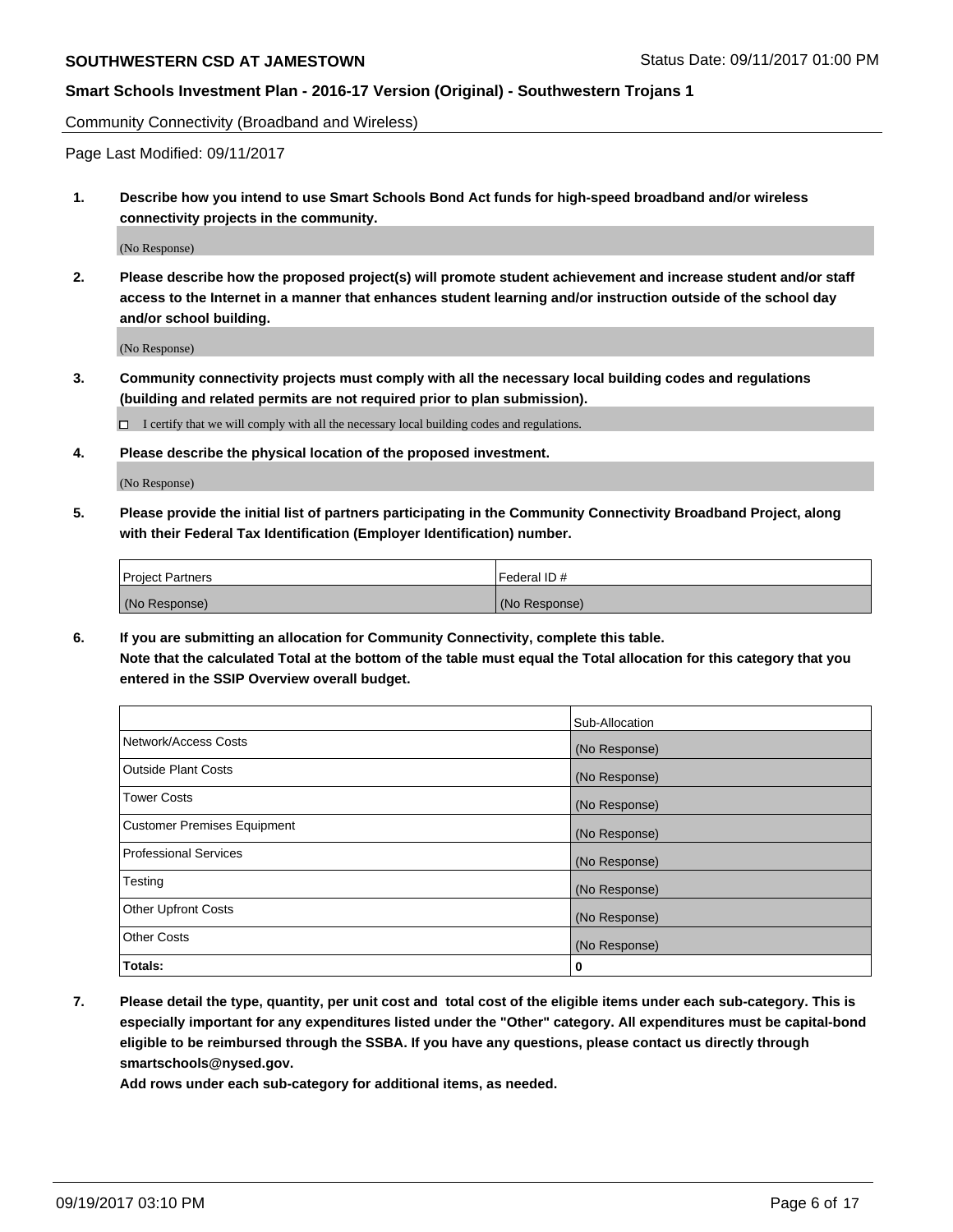## **SOUTHWESTERN CSD AT JAMESTOWN** STATUS Date: 09/11/2017 01:00 PM

## **Smart Schools Investment Plan - 2016-17 Version (Original) - Southwestern Trojans 1**

Community Connectivity (Broadband and Wireless)

Page Last Modified: 09/11/2017

| Select the allowable expenditure<br>type.<br>Repeat to add another item under | Item to be purchased | Quantity      | Cost per Item | <b>Total Cost</b> |
|-------------------------------------------------------------------------------|----------------------|---------------|---------------|-------------------|
| each type.                                                                    |                      |               |               |                   |
| (No Response)                                                                 | (No Response)        | (No Response) | (No Response) | (No Response)     |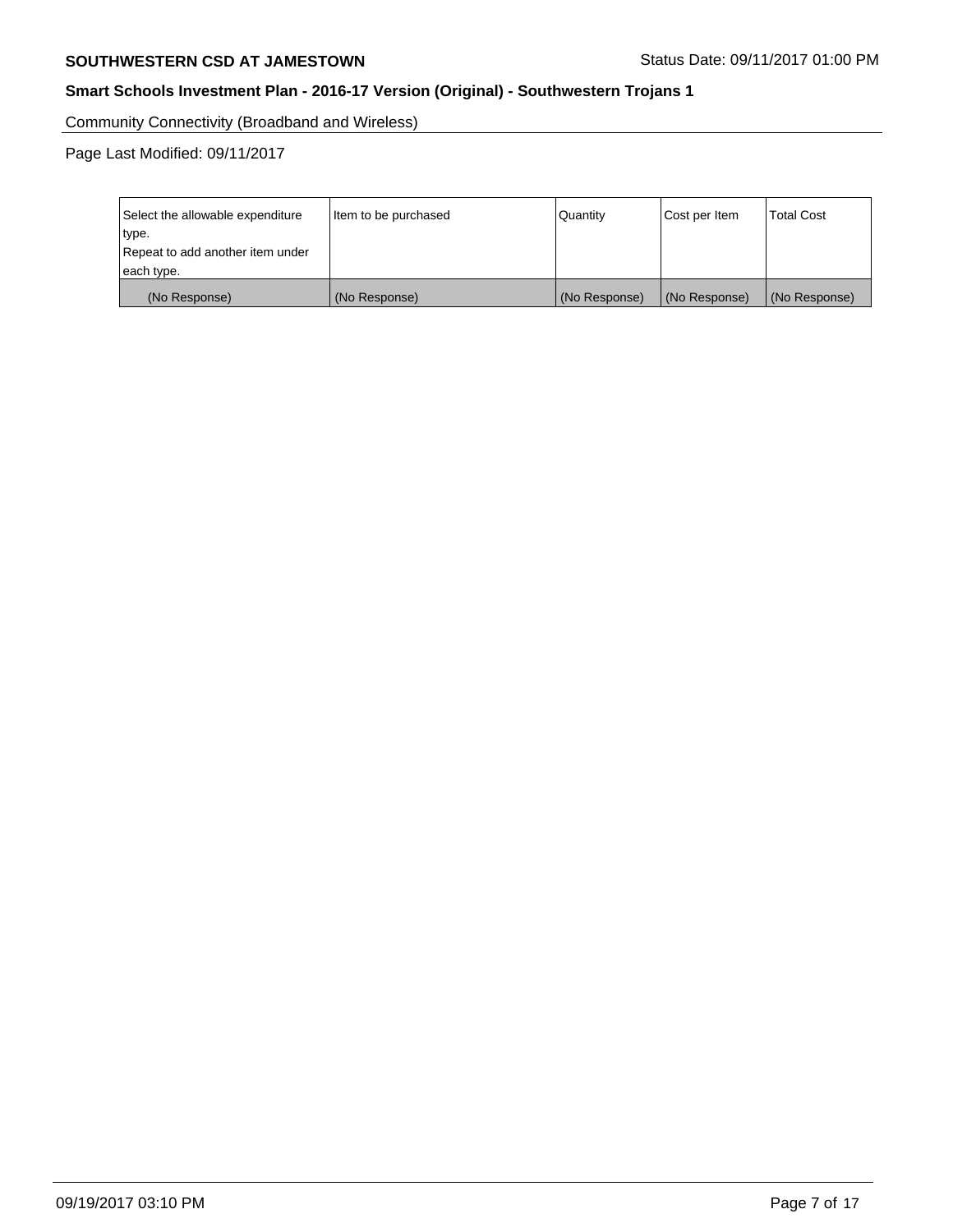## **Smart Schools Investment Plan - 2016-17 Version (Original) - Southwestern Trojans 1**

#### Classroom Learning Technology

Page Last Modified: 09/11/2017

**1. In order for students and faculty to receive the maximum benefit from the technology made available under the Smart Schools Bond Act, their school buildings must possess sufficient connectivity infrastructure to ensure that devices can be used during the school day. Smart Schools Investment Plans must demonstrate that sufficient infrastructure that meets the Federal Communications Commission's 100 Mbps per 1,000 students standard currently exists in the buildings where new devices will be deployed, or is a planned use of a portion of Smart Schools Bond Act funds, or is under development through another funding source.**

**Smart Schools Bond Act funds used for technology infrastructure or classroom technology investments must increase the number of school buildings that meet or exceed the minimum speed standard of 100 Mbps per 1,000 students and staff within 12 months. This standard may be met on either a contracted 24/7 firm service or a "burstable" capability. If the standard is met under the burstable criteria, it must be:**

**1. Specifically codified in a service contract with a provider, and**

**2. Guaranteed to be available to all students and devices as needed, particularly during periods of high demand, such as computer-based testing (CBT) periods.**

**Please describe how your district already meets or is planning to meet this standard within 12 months of plan submission.**

Currently, Southwestern Central School has a Gigabit connection to the Western New York Regional Information Center (WNYRIC). The internal District network is comprised of (4) buildings (Bus Garage in Lakewood, Elementary School, Middle School and High School) HS, MS, and ES are connected together via a fiber connection. The Bus Garage connects back to the district using a cable modem from Time Warner and VPN connection. Network closets in each building connect the classrooms to the internal network. All network equipment was replaced summer/fall 2012. This upgrade has increased our network capacity significantly district wide. Servers are kept up to date and whenever possible either are housed at Erie 1 BOCES or virtualized.

Southwestern meets the minimum speed standard of 100 Mbps per 1,000 students and staff. We utilize a contracted 24/7 service through Erie 1 BOCES.

- **1a. If a district believes that it will be impossible to meet this standard within 12 months, it may apply for a waiver of this requirement, as described on the Smart Schools website. The waiver must be filed and approved by SED prior to submitting this survey.**
	- $\Box$  By checking this box, you are certifying that the school district has an approved waiver of this requirement on file with the New York State Education Department.

#### **2. Connectivity Speed Calculator (Required)**

|                  | l Number of<br><b>Students</b> | Multiply by<br>100 Kbps | Divide by 1000 Current Speed<br>to Convert to<br>Required<br>Speed in Mb | lin Mb | Expected<br>Speed to be<br>Attained Within Required<br>12 Months | <b>Expected Date</b><br>When<br>Speed Will be<br>l Met |
|------------------|--------------------------------|-------------------------|--------------------------------------------------------------------------|--------|------------------------------------------------------------------|--------------------------------------------------------|
| Calculated Speed | 1.428                          | 142,800                 | 142.8                                                                    | 1000   | 1000                                                             | now                                                    |

**3. If the district wishes to have students and staff access the Internet from wireless devices within the school building, or in close proximity to it, it must first ensure that it has a robust Wi-Fi network in place that has sufficient bandwidth to meet user demand.**

#### **Please describe how you have quantified this demand and how you plan to meet this demand.**

Southwestern has worked closely with the Erie 1 BOCES Technology, Information and Infrastructure department to update our wireless connections at the elementary, middle and high school level. Our wireless connections were updated in the Summer of 2016 to meet the demands of our students and staff. Southwestern has a wireless access point in every classroom that is capable of over 500 mbs.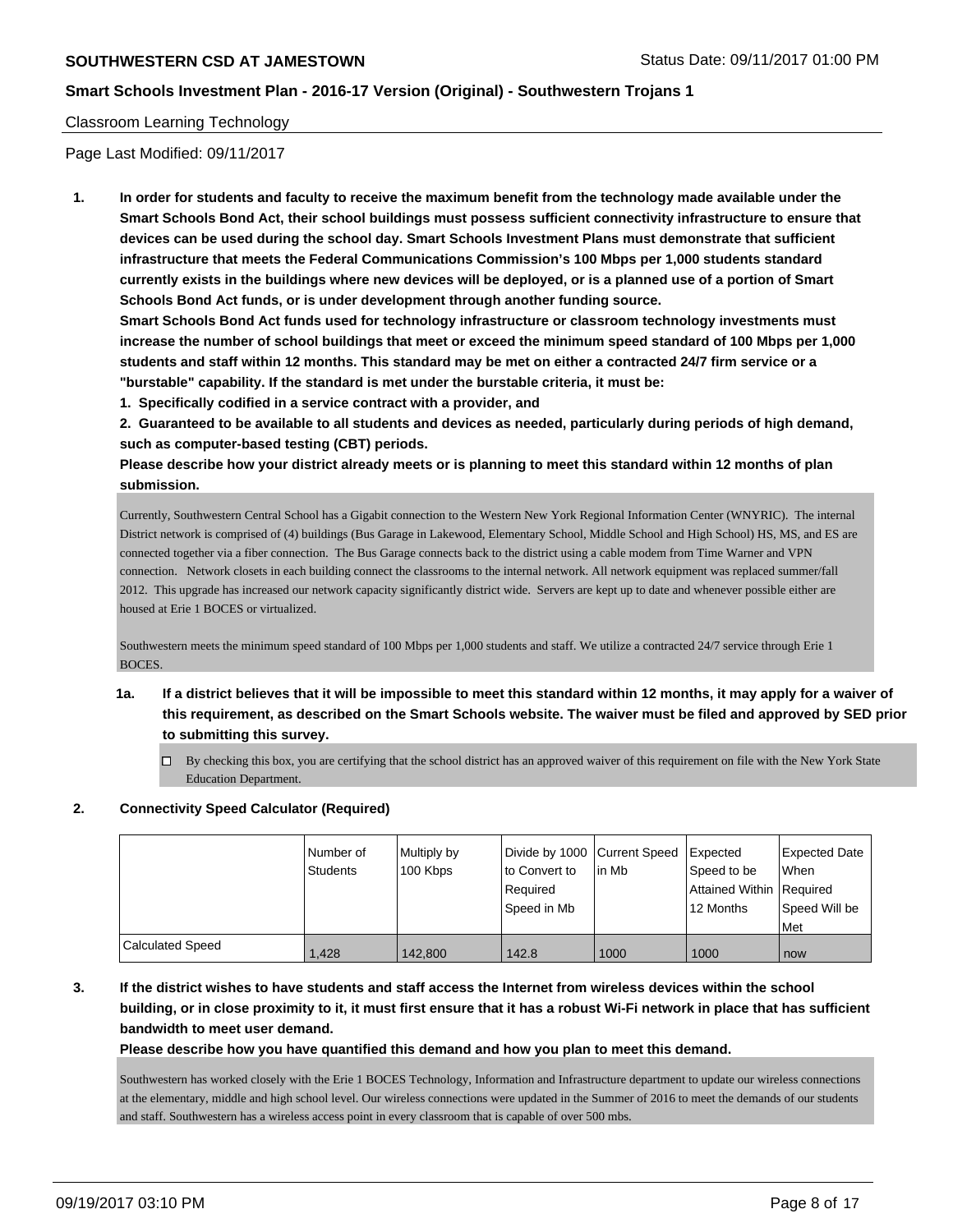## **Smart Schools Investment Plan - 2016-17 Version (Original) - Southwestern Trojans 1**

#### Classroom Learning Technology

Page Last Modified: 09/11/2017

**4. All New York State public school districts are required to complete and submit an Instructional Technology Plan survey to the New York State Education Department in compliance with Section 753 of the Education Law and per Part 100.12 of the Commissioner's Regulations.**

**Districts that include educational technology purchases as part of their Smart Schools Investment Plan must have a submitted and approved Instructional Technology Plan survey on file with the New York State Education Department.**

- By checking this box, you are certifying that the school district has an approved Instructional Technology Plan survey on file with the New York State Education Department.
- **5. Describe the devices you intend to purchase and their compatibility with existing or planned platforms or systems. Specifically address the adequacy of each facility's electrical, HVAC and other infrastructure necessary to install and support the operation of the planned technology.**

 All devices considered below will need standard 110v power electricity with a recommended dedicated circuit. Consultation with Southwestern's Buildings and Grounds Supervisor has indicted all existing infrastructure meets these standards. Proper ventilation will be provided through the use of a full-size HEPA filter system. All devices will be connected through the network. Epilog FusionM2-40-40 - Laser engraver learning system for high school STEAM Lab Epilog FusionM2-32-40 - Laser engraver learning system for middle school STEAM lab Epilog Mini18 - 40 - (2) Table top laser engraver learning system - one for elementary school and one for middle/high school Fume Extraction Units (4) Ventilation system Stratasys F170 3d printer - 3d printer for HS Steam Lab MDX-50 CNC Milling Machine - Subtractive fabrication CNC Milling Machine for HS STEAM lab Brother entrapranuer prox pr150x - CNC embroiderer for MS STEAM/Makerspace Roland TrueVIS SG Series Printer/Cutters - 54" printer/cutter for CAD/Graphic Design in HS STEAM lab

#### **6. Describe how the proposed technology purchases will:**

- **> enhance differentiated instruction;**
- **> expand student learning inside and outside the classroom;**
- **> benefit students with disabilities and English language learners; and**
- **> contribute to the reduction of other learning gaps that have been identified within the district.**

**The expectation is that districts will place a priority on addressing the needs of students who struggle to succeed in a rigorous curriculum. Responses in this section should specifically address this concern and align with the district's Instructional Technology Plan (in particular Question 2 of E. Curriculum and Instruction: "Does the district's instructional technology plan address the needs of students with disabilities to ensure equitable access to instruction, materials and assessments?" and Question 3 of the same section: "Does the district's instructional technology plan address the provision of assistive technology specifically for students with disabilities to ensure access to and participation in the general curriculum?"**

Technology is a means for all students to achieve equitable access to instruction, materials, and assessments. Collaboration between the technology department and Pupil Personnel Services is paramount in making sure that all of our students in the district receive the appropriate technology to enable them to have access to instruction, materials and assessments. The Director of Pupil Personnel Services, as well as other administrators in the district, have been involved in the decision making process regarding appropriate equipment and technology resources for all students. The equipment proposed will naturally enhance differentiated instruction, as students will have as much support through technology integration specialists as needed to complete projects. Instruction in the maker space areas will include a technology integrator specialist and classroom teachers. If needed, the ELL teacher will also collaborate to insure success for English language learners within the maker space classrooms.

Creating maker space classrooms in the district will address hands-on learning needs and increase student learning inside and outside the classroom. Students will have the opportunity to create using equipment such as the 3D printer and robotics kits. Southwestern plans to collaborate with community stakeholders (such as engineers from various local businesses) to participate in activities within the maker space classrooms. Increasing hands-on opportunities for all of our students will offer additional curriculum opportunities for students that benefit from kinesthetic or hands-on learning activities.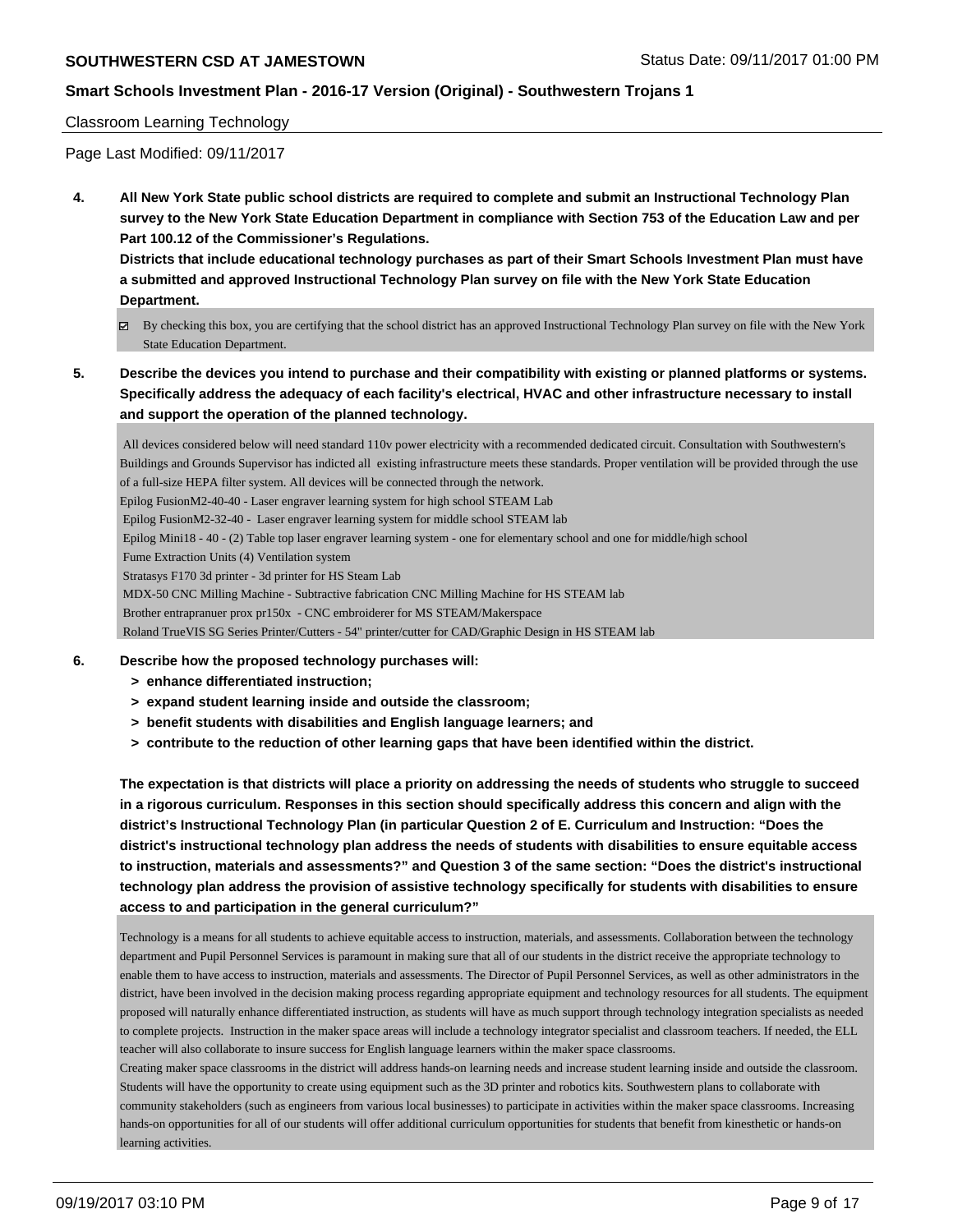## **Smart Schools Investment Plan - 2016-17 Version (Original) - Southwestern Trojans 1**

#### Classroom Learning Technology

Page Last Modified: 09/11/2017

**7. Where appropriate, describe how the proposed technology purchases will enhance ongoing communication with parents and other stakeholders and help the district facilitate technology-based regional partnerships, including distance learning and other efforts.**

A maker space classroom opens up many opportunities for 21st century learning and career and college readiness. Students will have opportunities to showcase projects created in this classroom through community activities, including *Dream it Do it* and our locally sponsored *Stem Wars*. Southwestern hopes to partner with local manufacturers to expand upon real life learning situations. At the elementary school and middle school, after school activities such as a Lego Club or Robotics Team can foster ongoing communication with parents and community members. Southwestern has already moved toward 1:1 devices and the use of Office 365. By incorporating our current technology with our proposed maker space classroom, we have the opportunity for parents to see completed projects ranging from paper and pencil, to digital, to the completed fabricated product. The maker space equipment, such as the vinyl cutter and laser cutter, can be used to create merchandise that can be sold through our School Store and DECA team, as well as our sports boosters.

**8. Describe the district's plan to provide professional development to ensure that administrators, teachers and staff can employ the technology purchased to enhance instruction successfully.**

**Note: This response should be aligned and expanded upon in accordance with your district's response to Question 1 of F. Professional Development of your Instructional Technology Plan: "Please provide a summary of professional development offered to teachers and staff, for the time period covered by this plan, to support technology to enhance teaching and learning. Please include topics, audience and method of delivery within your summary."**

The District recognizes the importance of ongoing and sustained professional development for staff and students. Training will be provided on-site by the vendor's technician to ensure safety and proper usage. This training is on-going until all technology team leaders, teachers and relevant staff members will be proficient in using the machines. Vendor training will be provided as needed as systems are updated. Please note the training provided by the vendor's technician is for learning how to safely use the machines only.

The technology integrators will provide in-house workshops and specialized training as needed; this will be no additional cost through the Smart Schools Bond Act. Technology and art teachers will participate in professional development provided by regional BOCES as well as NYSCATE (NYS Association for Computers and Technologies in Education) workshops. Webinars, forums and other digital resources will be used for ideas in using the robotics kits and maker space technology. Technology and art teachers will collaborate and visit neighboring districts to gather curriculum ideas for our students.

- **9. Districts must contact the SUNY/CUNY teacher preparation program that supplies the largest number of the district's new teachers to request advice on innovative uses and best practices at the intersection of pedagogy and educational technology.**
	- $\boxtimes$  By checking this box, you certify that you have contacted the SUNY/CUNY teacher preparation program that supplies the largest number of your new teachers to request advice on these issues.
	- **9a. Please enter the name of the SUNY or CUNY Institution that you contacted.**

SUNY Fredonia

**9b. Enter the primary Institution phone number.**

716-673-3111

**9c. Enter the name of the contact person with whom you consulted and/or will be collaborating with on innovative uses of technology and best practices.**

Dr. Christine Givner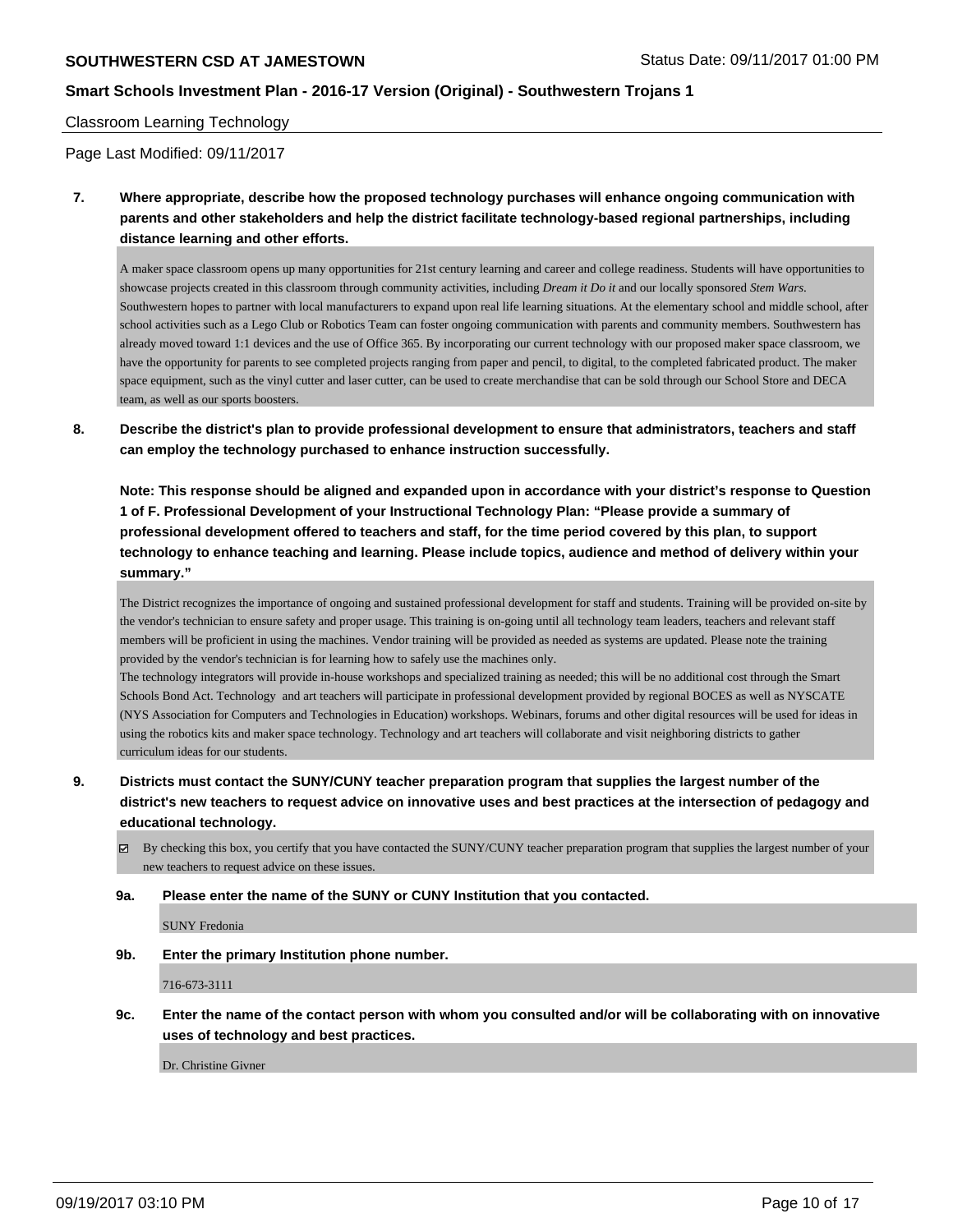## **Smart Schools Investment Plan - 2016-17 Version (Original) - Southwestern Trojans 1**

#### Classroom Learning Technology

Page Last Modified: 09/11/2017

**10. A district whose Smart Schools Investment Plan proposes the purchase of technology devices and other hardware must account for nonpublic schools in the district.**

**Are there nonpublic schools within your school district?**

Yes

 $\hfill \square$  No

**10a. Describe your plan to loan purchased hardware to nonpublic schools within your district. The plan should use your district's nonpublic per-student loan amount calculated below, within the framework of the guidance. Please enter the date by which nonpublic schools must request classroom technology items. Also, specify in your response the devices that the nonpublic schools have requested, as well as in the in the Budget and the Expenditure Table at the end of the page.**

The Smart Schools Bond Act provides that any district hardware purchases made using Smart Schools Bond Act funds shall be lent, upon request, to non-public schools in the district. All students attending non-public schools are eligible to receive loans of classroom technology equal on a per pupil basis to the per pupil amounts spent on classroom technology for public school students (up to \$250 per pupil). Southwestern has collaborated with Bethel Baptist Christian Academy, located at 200 County Touring Rte 32, Jamestown, NY 14701 (Phone: (716) 484-7420). Based on Bethel Baptist's 2014-15 school year enrollment (61 students), Bethel is entitled to borrow up to \$7,930 worth of equipment on an annual basis purchased through the Smart Schools Bond Act. The Southwestern Central School District school board will follow regulations regarding loaning of equipment through the Smart Schools Bond Act. We are setting the nonpublic loan funds aside should Bethel Baptist Academy choose to use them. At this time Bethel Baptist Academy is not interested in borrowing equipment through the Smart Schools Bond Act. The Southwestern Central School District school board will follow regulations and policies, including a procedure for notifying Bethel Baptist about the option to borrow hardware and equipment purchased through the Smart Schools Bond Act in the future. In future school years, Bethel Baptist will have until June 1st of the previous school year to notify the district of its requests for borrowing equipment.

**10b. A final Smart Schools Investment Plan cannot be approved until school authorities have adopted regulations specifying the date by which requests from nonpublic schools for the purchase and loan of Smart Schools Bond Act classroom technology must be received by the district.**

 $\boxtimes$  By checking this box, you certify that you have such a plan and associated regulations in place that have been made public.

#### **11. Nonpublic Classroom Technology Loan Calculator**

**The Smart Schools Bond Act provides that any Classroom Learning Technology purchases made using Smart Schools funds shall be lent, upon request, to nonpublic schools in the district. However, no school district shall be required to loan technology in amounts greater than the total obtained and spent on technology pursuant to the Smart Schools Bond Act and the value of such loan may not exceed the total of \$250 multiplied by the nonpublic school enrollment in the base year at the time of enactment. See:**

**http://www.p12.nysed.gov/mgtserv/smart\_schools/docs/Smart\_Schools\_Bond\_Act\_Guidance\_04.27.15\_Final.pdf.**

|                                       | 1. Classroom<br>Technology<br>Sub-allocation | 2. Public<br>Enrollment<br>$(2014-15)$ | l 3. Nonpublic<br>Enrollment<br>$(2014 - 15)$ | l 4. Sum of<br>Public and<br>Nonpublic<br>Enrollment | l 5. Total Per<br>Pupil Sub-<br>allocation | l 6. Total<br>Nonpublic Loan<br>l Amount |
|---------------------------------------|----------------------------------------------|----------------------------------------|-----------------------------------------------|------------------------------------------------------|--------------------------------------------|------------------------------------------|
| Calculated Nonpublic Loan<br>  Amount | 188,271                                      | 1.383                                  | 61                                            | 1.444                                                | 130                                        | 7.930                                    |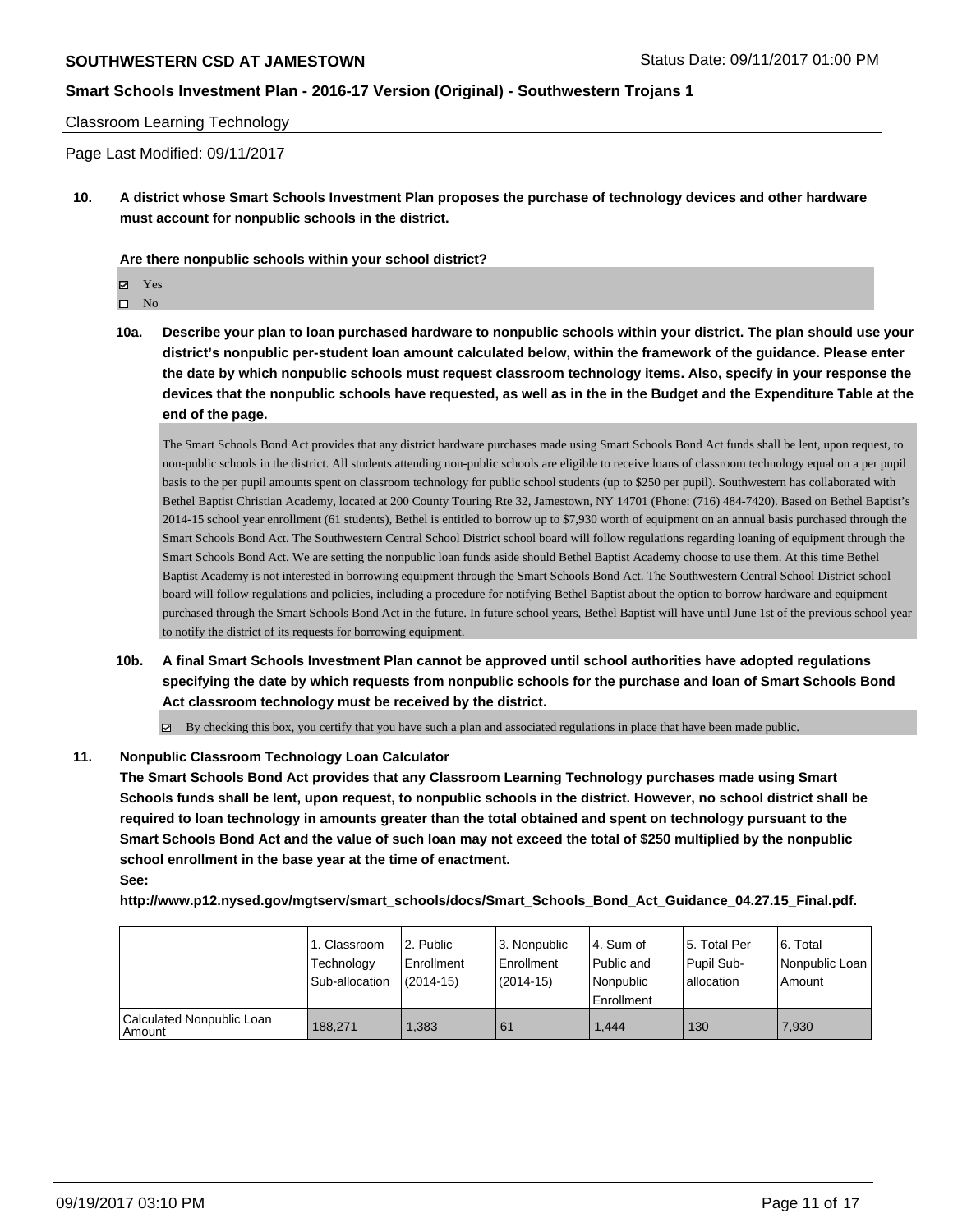## **Smart Schools Investment Plan - 2016-17 Version (Original) - Southwestern Trojans 1**

#### Classroom Learning Technology

Page Last Modified: 09/11/2017

**12. To ensure the sustainability of technology purchases made with Smart Schools funds, districts must demonstrate a long-term plan to maintain and replace technology purchases supported by Smart Schools Bond Act funds. This sustainability plan shall demonstrate a district's capacity to support recurring costs of use that are ineligible for Smart Schools Bond Act funding such as device maintenance, technical support, Internet and wireless fees, maintenance of hotspots, staff professional development, building maintenance and the replacement of incidental items. Further, such a sustainability plan shall include a long-term plan for the replacement of purchased devices and equipment at the end of their useful life with other funding sources.**

 $\boxtimes$  By checking this box, you certify that the district has a sustainability plan as described above.

**13. Districts must ensure that devices purchased with Smart Schools Bond funds will be distributed, prepared for use, maintained and supported appropriately. Districts must maintain detailed device inventories in accordance with generally accepted accounting principles.**

By checking this box, you certify that the district has a distribution and inventory management plan and system in place.

**14. If you are submitting an allocation for Classroom Learning Technology complete this table. Note that the calculated Total at the bottom of the table must equal the Total allocation for this category that you entered in the SSIP Overview overall budget.**

|                         | Sub-Allocation |
|-------------------------|----------------|
| Interactive Whiteboards | (No Response)  |
| Computer Servers        | (No Response)  |
| Desktop Computers       | (No Response)  |
| <b>Laptop Computers</b> | (No Response)  |
| <b>Tablet Computers</b> | (No Response)  |
| <b>Other Costs</b>      | 188,271        |
| <b>Totals:</b>          | 188,271        |

**15. Please detail the type, quantity, per unit cost and total cost of the eligible items under each sub-category. This is especially important for any expenditures listed under the "Other" category. All expenditures must be capital-bond eligible to be reimbursed through the SSBA. If you have any questions, please contact us directly through smartschools@nysed.gov.**

**Please specify in the "Item to be Purchased" field which specific expenditures and items are planned to meet the district's nonpublic loan requirement, if applicable.**

**NOTE: Wireless Access Points that will be loaned/purchased for nonpublic schools should ONLY be included in this category, not under School Connectivity, where public school districts would list them.**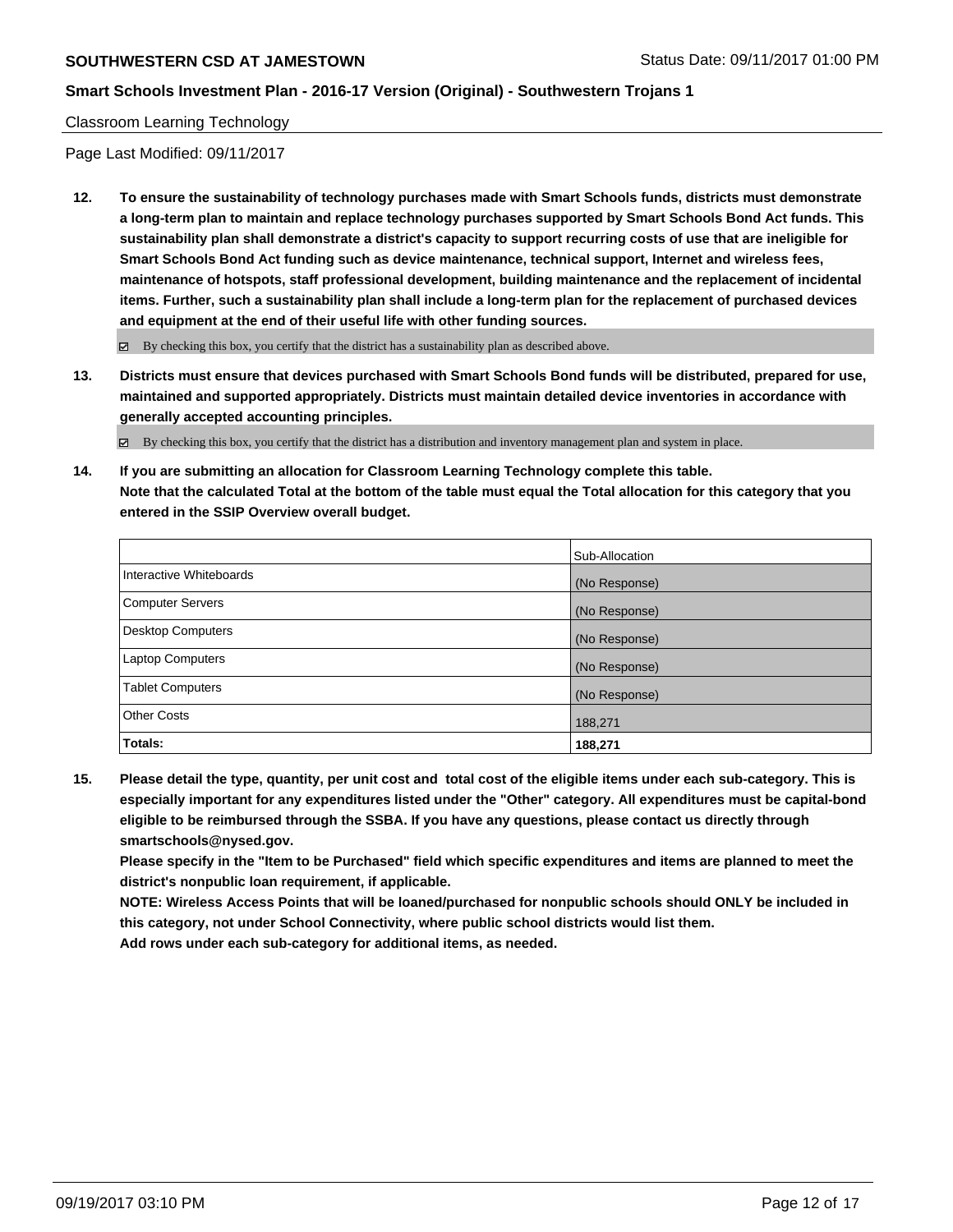## **SOUTHWESTERN CSD AT JAMESTOWN** STATUS Date: 09/11/2017 01:00 PM

## **Smart Schools Investment Plan - 2016-17 Version (Original) - Southwestern Trojans 1**

# Classroom Learning Technology

Page Last Modified: 09/11/2017

| Select the allowable expenditure<br>type.<br>Repeat to add another item under<br>each type. | Item to be Purchased                                                   | Quantity       | Cost per Item | <b>Total Cost</b> |
|---------------------------------------------------------------------------------------------|------------------------------------------------------------------------|----------------|---------------|-------------------|
| <b>Other Costs</b>                                                                          | Epilog FusionM2-40-40                                                  | $\mathbf 1$    | 31,000        | 31,000            |
| <b>Other Costs</b>                                                                          | Epilog FusionM2-32-40                                                  | $\mathbf{1}$   | 28,000        | 28,000            |
| <b>Other Costs</b>                                                                          | Epilog Mini18-40                                                       | $\overline{2}$ | 14,500        | 29,000            |
| <b>Other Costs</b>                                                                          | <b>Fume Extraction Units</b>                                           | $\overline{4}$ | 5,487         | 21,948            |
| <b>Other Costs</b>                                                                          | HEPPA filters for laser engravers                                      | 4              | 500           | 2,000             |
| <b>Other Costs</b>                                                                          | Stratasys F170 3d Printer                                              | $\mathbf 1$    | 26,373        | 26,373            |
| <b>Other Costs</b>                                                                          | MDX-50 CNC Milling Machine                                             | 1              | 10,995        | 10,995            |
| <b>Other Costs</b>                                                                          | Brother entrapraneur prox pr150x                                       | $\mathbf 1$    | 11,500        | 11,500            |
| <b>Other Costs</b>                                                                          | <b>Roland TrueVIS SG Series</b><br><b>Printer/Cutters</b>              | 1              | 14,995        | 14,995            |
| <b>Other Costs</b>                                                                          | Undecided nonpublic loan allocation                                    | $\mathbf{1}$   | 7,930         | 7,930             |
| <b>Other Costs</b>                                                                          | Tool Holder Shanks for Roland MDX-<br>50 Machine                       | $\overline{4}$ | 40            | 160               |
| <b>Other Costs</b>                                                                          | Long and Short Reach tooling kits for<br>Milling Machine               | $\mathbf{1}$   | 524           | 524               |
| <b>Other Costs</b>                                                                          | Double sided tape for Milling Machine                                  | $\overline{2}$ | 11            | 22                |
| <b>Other Costs</b>                                                                          | Milling machine set up and safety<br>training                          | $\mathbf{1}$   | 750           | 750               |
| <b>Other Costs</b>                                                                          | Freight for Milling Machine                                            | 1              | 350           | 350               |
| <b>Other Costs</b>                                                                          | Ink for Roland 54                                                      | 4              | 115           | 460               |
| <b>Other Costs</b>                                                                          | swabs and knife blades for Roland<br>Printer/cutter                    | $\mathbf{1}$   | 94            | 94                |
| <b>Other Costs</b>                                                                          | Vinyl and vinyl adhesive for 54                                        | $\mathbf{1}$   | 720           | 720               |
| <b>Other Costs</b>                                                                          | Machine set up and safety training for<br><b>Roland Printer/cutter</b> | $\mathbf{1}$   | 750           | 750               |
| <b>Other Costs</b>                                                                          | Freight for Roland printer/cutter                                      | 1              | 700           | 700               |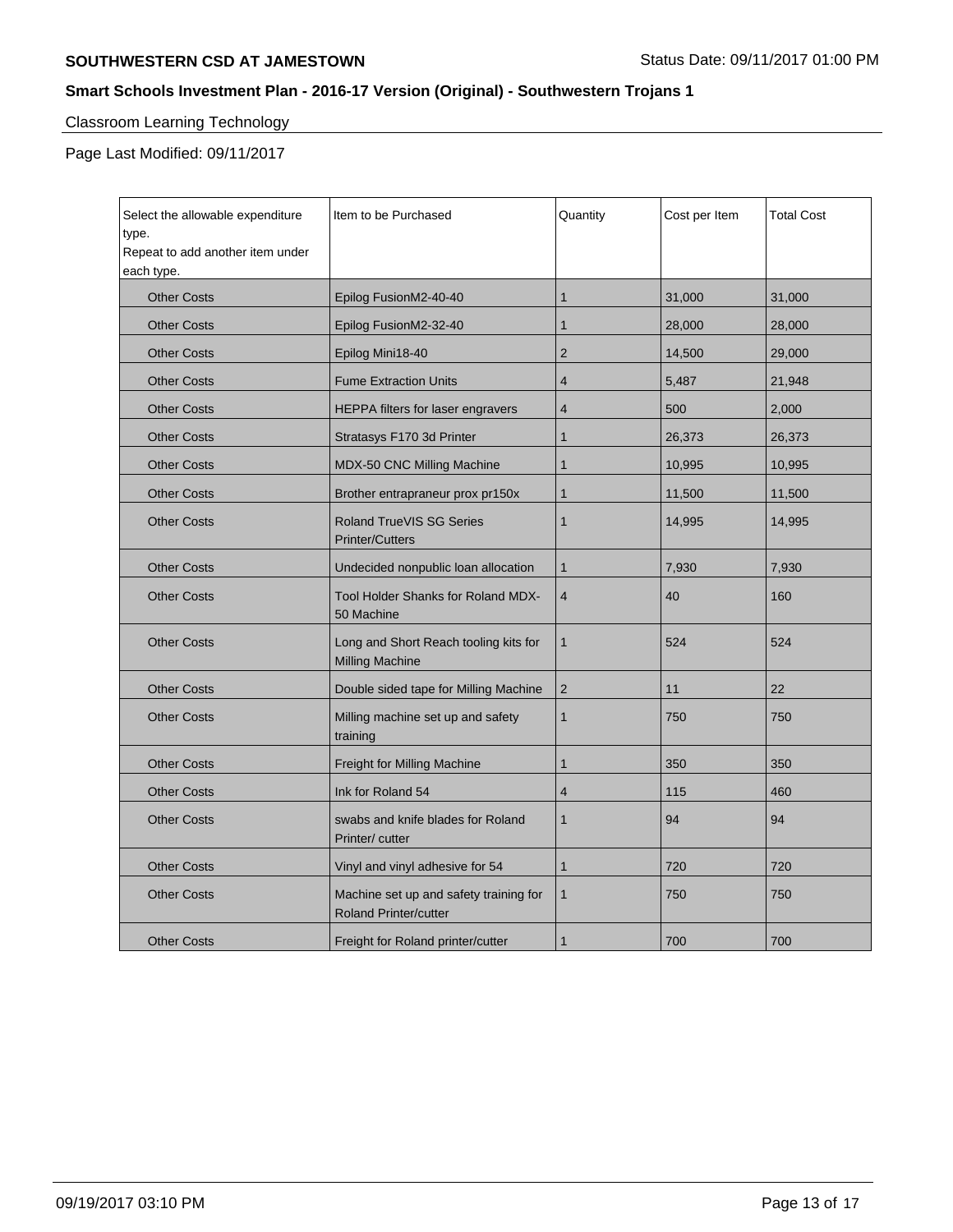## **Smart Schools Investment Plan - 2016-17 Version (Original) - Southwestern Trojans 1**

#### Pre-Kindergarten Classrooms

Page Last Modified: 08/24/2017

**1. Provide information regarding how and where the district is currently serving pre-kindergarten students and justify the need for additional space with enrollment projections over 3 years.**

(No Response)

- **2. Describe the district's plan to construct, enhance or modernize education facilities to accommodate prekindergarten programs. Such plans must include:**
	- **Specific descriptions of what the district intends to do to each space;**
	- **An affirmation that pre-kindergarten classrooms will contain a minimum of 900 square feet per classroom;**
	- **The number of classrooms involved;**
	- **The approximate construction costs per classroom; and**
	- **Confirmation that the space is district-owned or has a long-term lease that exceeds the probable useful life of the improvements.**

(No Response)

**3. Smart Schools Bond Act funds may only be used for capital construction costs. Describe the type and amount of additional funds that will be required to support ineligible ongoing costs (e.g. instruction, supplies) associated with any additional pre-kindergarten classrooms that the district plans to add.**

(No Response)

**4. All plans and specifications for the erection, repair, enlargement or remodeling of school buildings in any public school district in the State must be reviewed and approved by the Commissioner. Districts that plan capital projects using their Smart Schools Bond Act funds will undergo a Preliminary Review Process by the Office of Facilities Planning.**

**Please indicate on a separate row each project number given to you by the Office of Facilities Planning.**

| Project Number |  |
|----------------|--|
| (No Response)  |  |

**5. If you have made an allocation for Pre-Kindergarten Classrooms, complete this table.**

**Note that the calculated Total at the bottom of the table must equal the Total allocation for this category that you entered in the SSIP Overview overall budget.**

|                                          | Sub-Allocation |
|------------------------------------------|----------------|
| Construct Pre-K Classrooms               | (No Response)  |
| Enhance/Modernize Educational Facilities | (No Response)  |
| <b>Other Costs</b>                       | (No Response)  |
| Totals:                                  | 0              |

**6. Please detail the type, quantity, per unit cost and total cost of the eligible items under each sub-category. This is especially important for any expenditures listed under the "Other" category. All expenditures must be capital-bond eligible to be reimbursed through the SSBA. If you have any questions, please contact us directly through smartschools@nysed.gov.**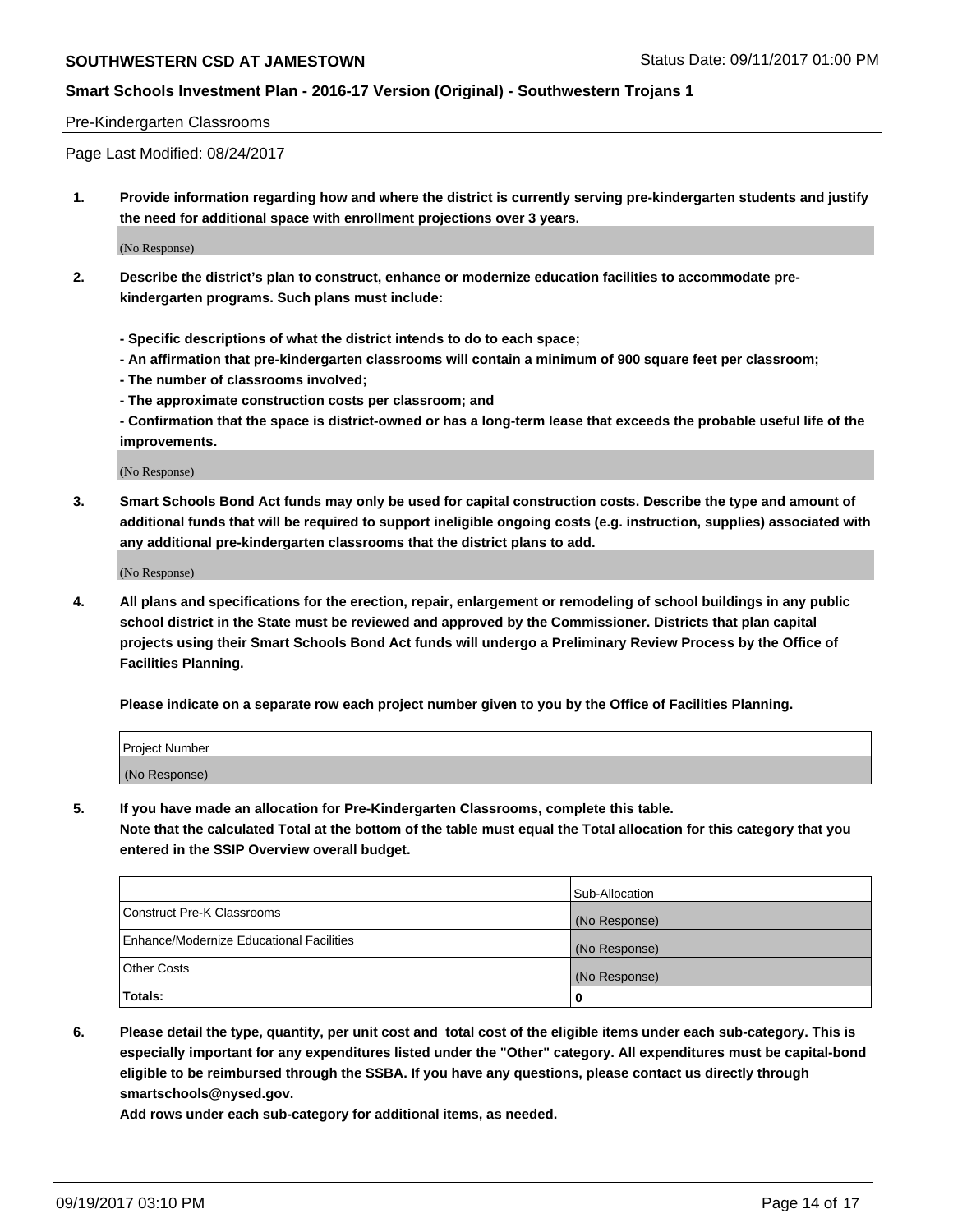## **SOUTHWESTERN CSD AT JAMESTOWN** STATUS Date: 09/11/2017 01:00 PM

## **Smart Schools Investment Plan - 2016-17 Version (Original) - Southwestern Trojans 1**

# Pre-Kindergarten Classrooms

Page Last Modified: 08/24/2017

| Select the allowable expenditure<br>type.<br>Repeat to add another item under | Item to be purchased | Quantity      | Cost per Item | <b>Total Cost</b> |
|-------------------------------------------------------------------------------|----------------------|---------------|---------------|-------------------|
| each type.                                                                    |                      |               |               |                   |
| (No Response)                                                                 | (No Response)        | (No Response) | (No Response) | (No Response)     |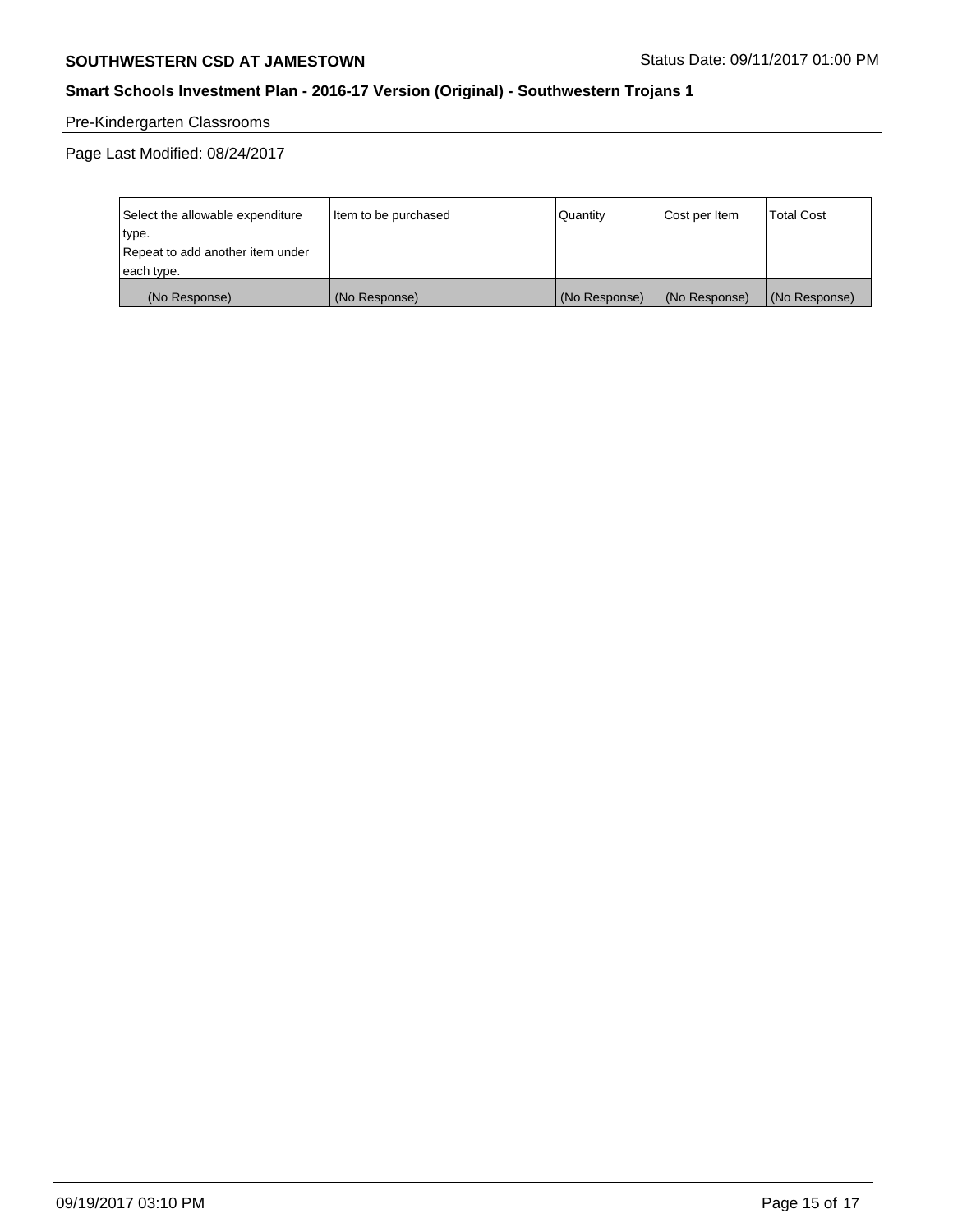## **Smart Schools Investment Plan - 2016-17 Version (Original) - Southwestern Trojans 1**

#### Replace Transportable Classrooms

Page Last Modified: 08/24/2017

**1. Describe the district's plan to construct, enhance or modernize education facilities to provide high-quality instructional space by replacing transportable classrooms.**

(No Response)

**2. All plans and specifications for the erection, repair, enlargement or remodeling of school buildings in any public school district in the State must be reviewed and approved by the Commissioner. Districts that plan capital projects using their Smart Schools Bond Act funds will undergo a Preliminary Review Process by the Office of Facilities Planning.**

**Please indicate on a separate row each project number given to you by the Office of Facilities Planning.**

| <b>Project Number</b> |  |
|-----------------------|--|
| (No Response)         |  |

**3. For large projects that seek to blend Smart Schools Bond Act dollars with other funds, please note that Smart Schools Bond Act funds can be allocated on a pro rata basis depending on the number of new classrooms built that directly replace transportable classroom units.**

**If a district seeks to blend Smart Schools Bond Act dollars with other funds describe below what other funds are being used and what portion of the money will be Smart Schools Bond Act funds.**

(No Response)

**4. If you have made an allocation for Replace Transportable Classrooms, complete this table. Note that the calculated Total at the bottom of the table must equal the Total allocation for this category that you entered in the SSIP Overview overall budget.**

|                                                | Sub-Allocation |
|------------------------------------------------|----------------|
| Construct New Instructional Space              | (No Response)  |
| Enhance/Modernize Existing Instructional Space | (No Response)  |
| <b>Other Costs</b>                             | (No Response)  |
| Totals:                                        | 0              |

**5. Please detail the type, quantity, per unit cost and total cost of the eligible items under each sub-category. This is especially important for any expenditures listed under the "Other" category. All expenditures must be capital-bond eligible to be reimbursed through the SSBA. If you have any questions, please contact us directly through smartschools@nysed.gov.**

| Select the allowable expenditure | Item to be purchased | Quantity      | Cost per Item | <b>Total Cost</b> |
|----------------------------------|----------------------|---------------|---------------|-------------------|
| type.                            |                      |               |               |                   |
| Repeat to add another item under |                      |               |               |                   |
| each type.                       |                      |               |               |                   |
| (No Response)                    | (No Response)        | (No Response) | (No Response) | (No Response)     |